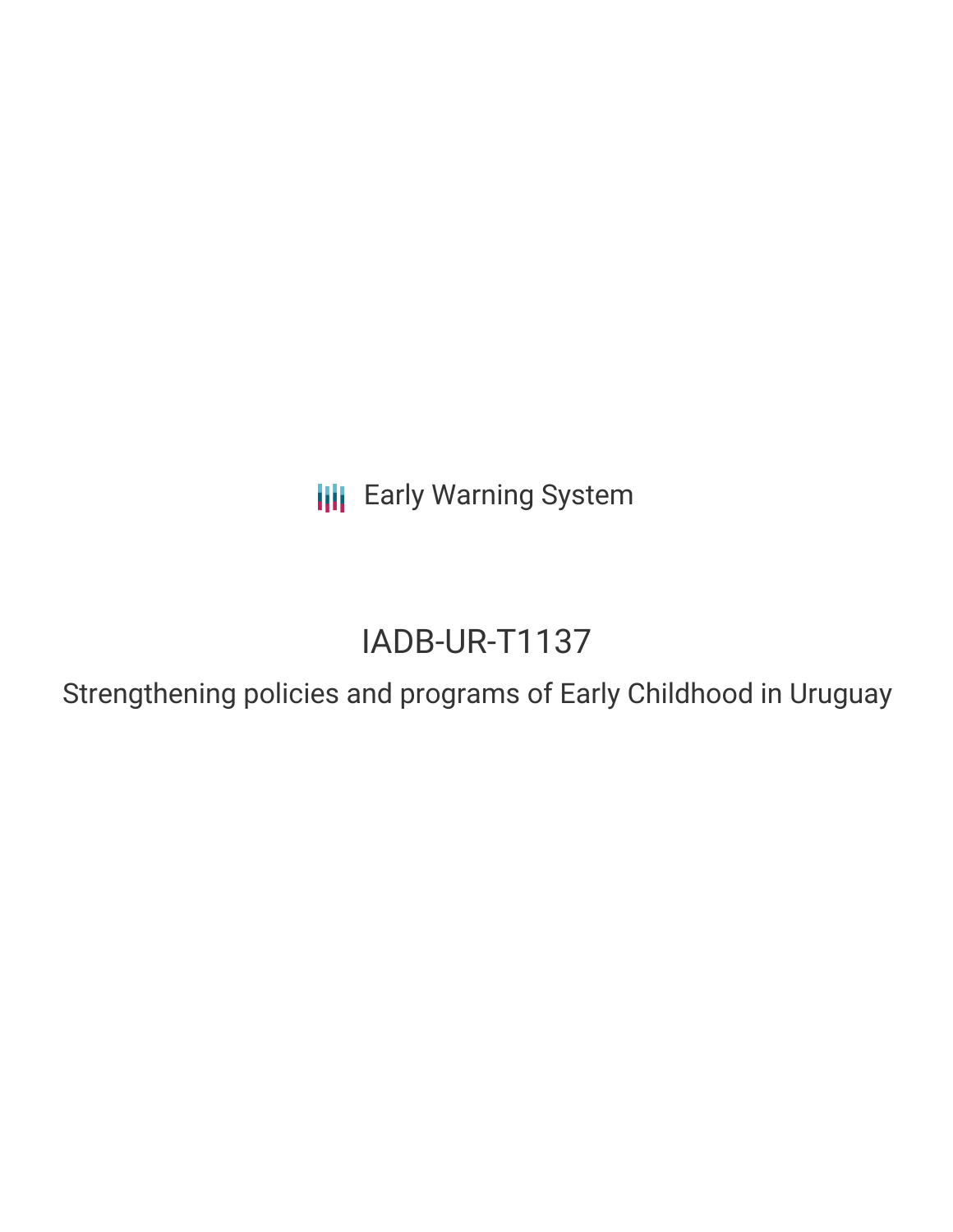

#### **Quick Facts**

| <b>Countries</b>               | Uruguay                                |
|--------------------------------|----------------------------------------|
| <b>Financial Institutions</b>  | Inter-American Development Bank (IADB) |
| <b>Status</b>                  | Approved                               |
| <b>Bank Risk Rating</b>        | C                                      |
| <b>Voting Date</b>             | 2016-10-06                             |
| <b>Borrower</b>                | Government of Uruguay                  |
| <b>Sectors</b>                 | <b>Education and Health</b>            |
| <b>Investment Type(s)</b>      | Loan                                   |
| <b>Investment Amount (USD)</b> | $$0.40$ million                        |
| <b>Project Cost (USD)</b>      | $$0.45$ million                        |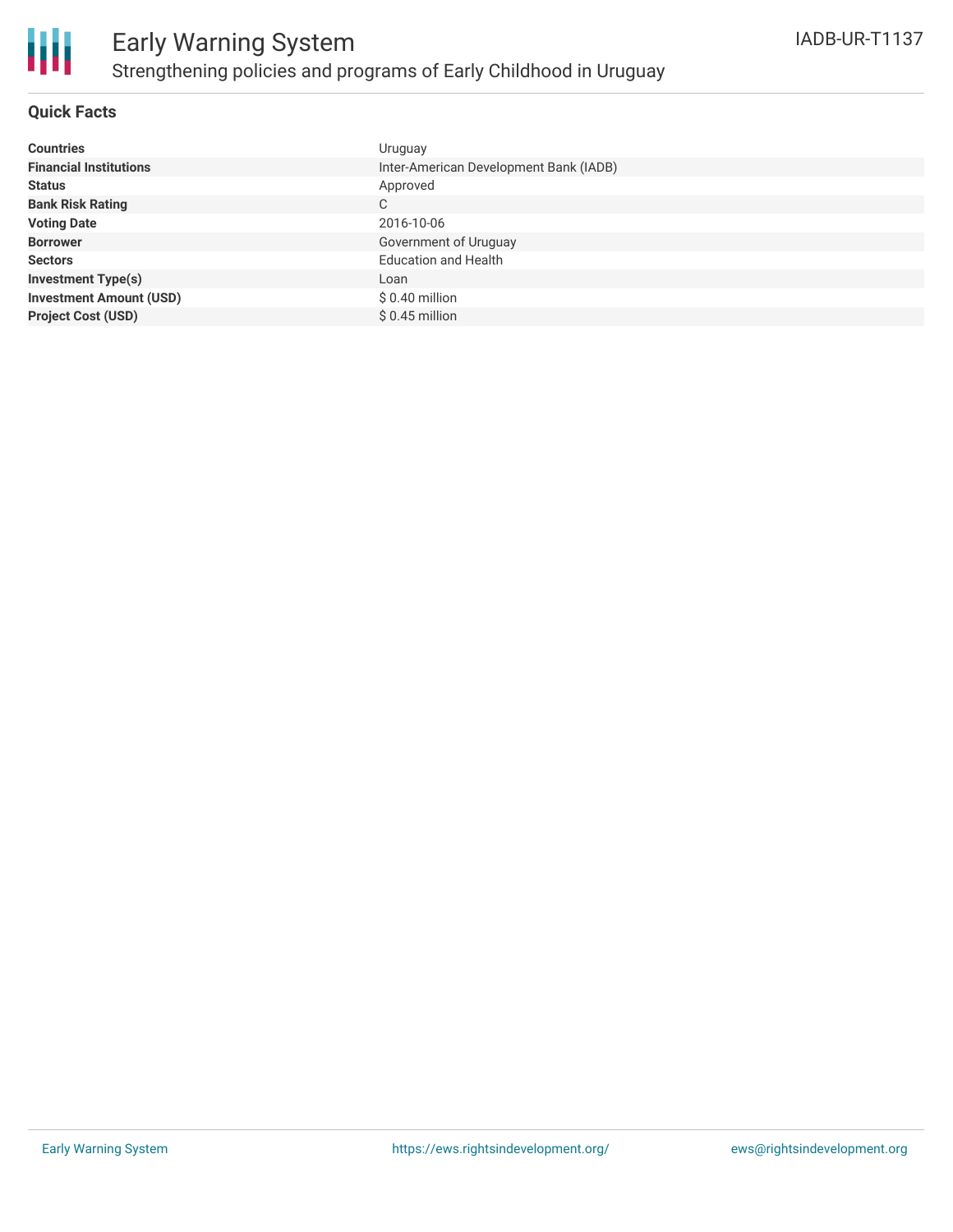

#### **Project Description**

The overall objective of this project is to support the implementation of the Plan of Action for Early Childhood 2016-2020. For the period 2016-2020, the National Direction of MIDES in an intersectoral coordination work has developed a Strategic Plan that seeks to meet the challenges of early childhood, setting goals and strategies which are divided into four strategic lines of action: (i) rights from the beginning of life and parenting plan; (Ii) early care programs; (Iii) neighbourhoods to grow; And (iv) knowledge management and innovation for early childhood.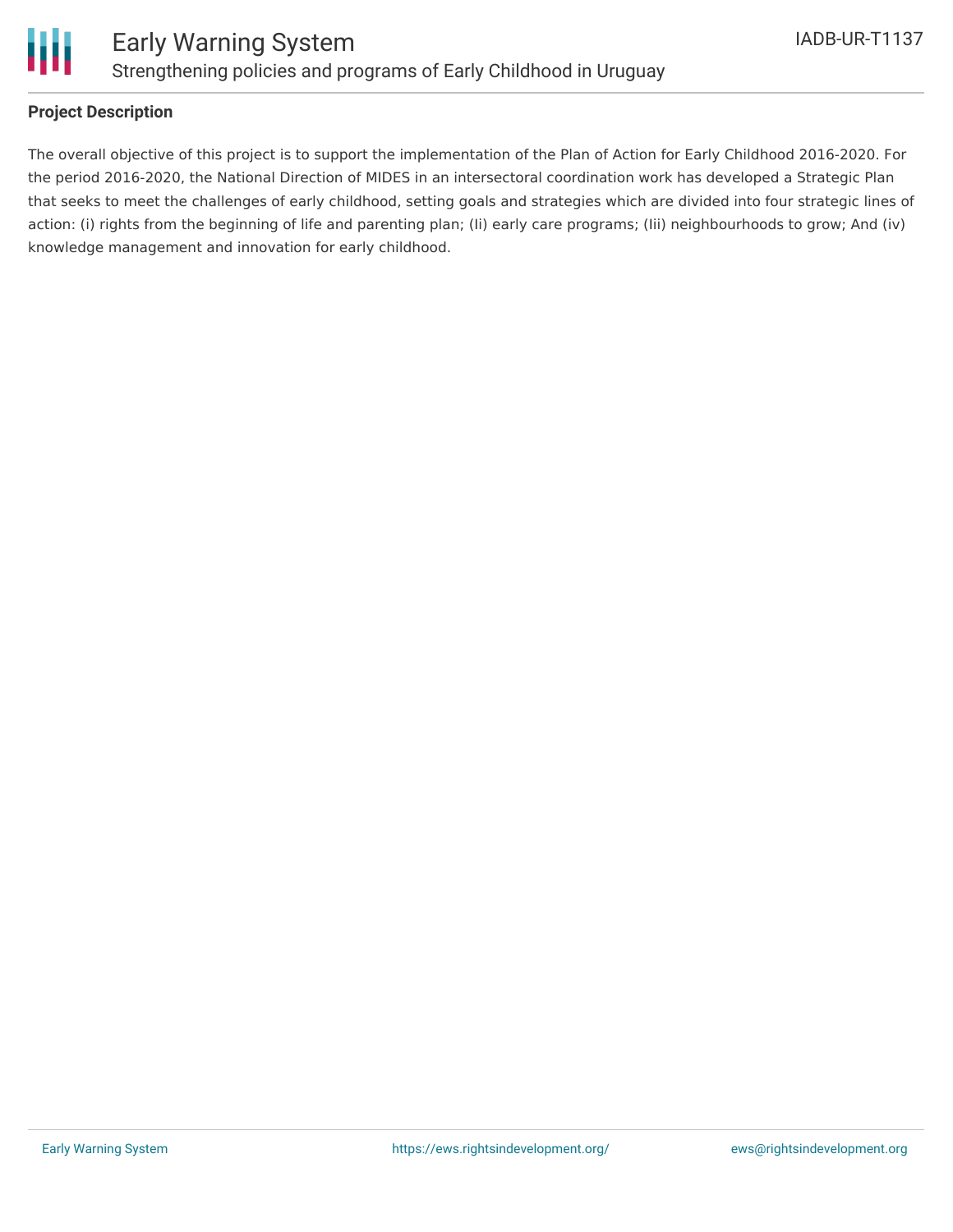

## Early Warning System Strengthening policies and programs of Early Childhood in Uruguay

#### **Investment Description**

• Inter-American Development Bank (IADB)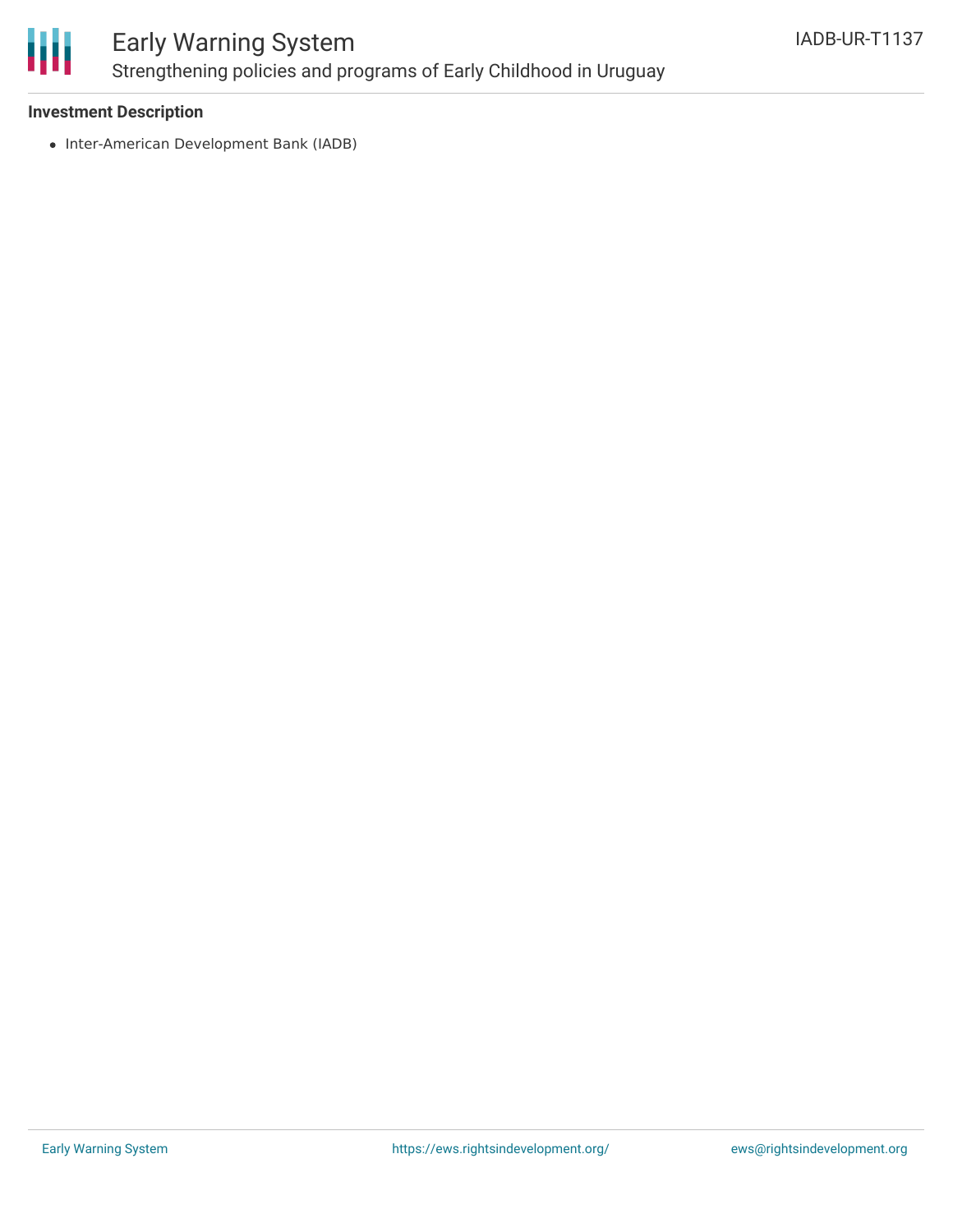#### **Contact Information**

ACCOUNTABILITY MECHANISM OF IADB

The Independent Consultation and Investigation Mechanism (MICI) is the independent complaint mechanism and fact-finding body for people who have been or are likely to be adversely affected by an Inter-American Development Bank (IDB) or Inter-American Investment Corporation (IIC)-funded project. If you submit a complaint to MICI, they may assist you in addressing the problems you raised through a dispute-resolution process with those implementing the project and/or through an investigation to assess whether the IDB or IIC is following its own policies for preventing or mitigating harm to people or the environment. You can submit a complaint by sending an email to MICI@iadb.org. You can learn more about the MICI and how to file a complaint at http://www.iadb.org/en/mici/mici,1752.html (in English) or http://www.iadb.org/es/mici/mici,1752.html (Spanish).